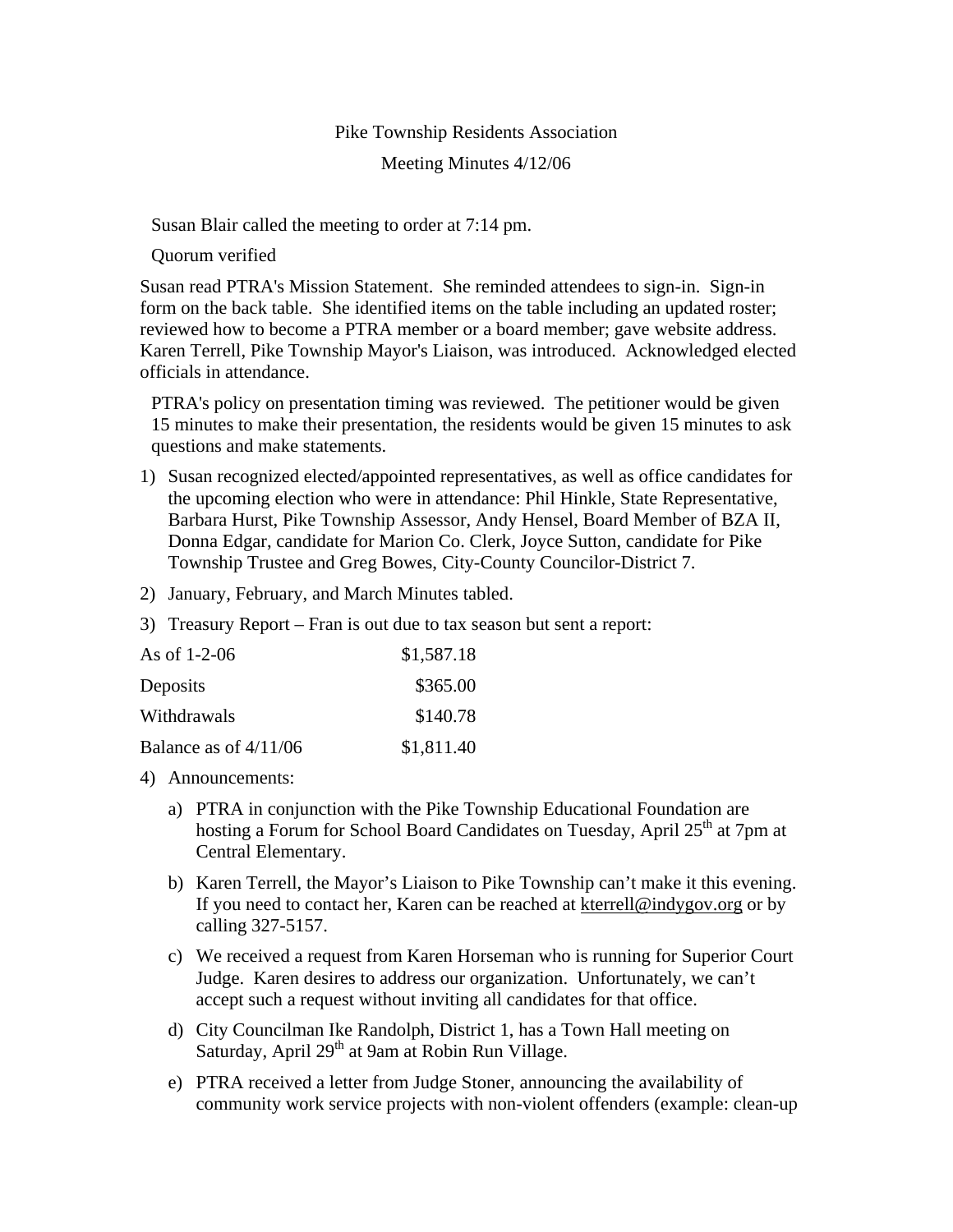of neighborhoods). Last year's results were 146,000 hours of community work worth \$750,000 of benefit to the Marion County community. The workers are supervised. If you would like more information, contact Georgette Simms at 327-8258.

- f) Previous Cases from February 7202 Lafayette Rd. Poll Barn. Susan spoke with the homeowner extensively. He attended the hearing and requested a continuance. Since then he has put the home up for sale. It is anticipated the petition will be withdrawn.
- g) St. Elizabeth Ann Seton Hospital's hearing is tomorrow. We have received the requested revised commitments. Susan will attend the hearing to verify the appropriate commitments are entered into record.
- h) 4202 W.  $56<sup>th</sup>$  St. Praise Place variance approved.
- i) Wal-Mart's variance request for the Lafayette/Georgetown Rd. store was approved.
- j) 9211 Moore Rd One committee meeting held. Planning staff is continuing from 3/21 to 5/16.
- k) 4343 W.  $62<sup>nd</sup> Storage Facility no further information received. Petition has$ not been filed.
- l) W.  $46<sup>th</sup>$  Daycare Scheduled for hearing tomorrow. Mr. Kais called, has new site plans and new elevation. Mark contacted the Planner on this petition. PTRA will not seek a continuance; Staff has indicated they may.
- m) Jeanette reporting on MCANA –The 4/22 meeting moved because of Easter. Kevin Sifferlin, Administrator of Neighborhood Services,will be guest speaker. Kevin is also on the Mayor's Action Committee. 5/20 meeting - topic discussion on the Fire Department Consolidation both the Pros and Cons (tentative). MCANA still needs directors from Pike to serve on the Board.

5) Liquor Permits – see attached list

Susan announced that the alcohol permit request for the BP at  $86<sup>th</sup>$  and Northwest Blvd has been withdrawn. Karen, Claudio, and Claudio's Supervisor all assisted with the resolution. PTRA had a letter from BP committing to no alcohol sales. While this commitment was not entered into record at the public hearing, the letter was sufficient for the Code Enforcement Division to not issue a zoning affidavit. The affidavit is a requirement for alcohol permits.

Jeanette announced that the state alcohol law continues to need a revision defining grocery stores. Rep. Hinkle and other representatives voted to send Bill #1250 to the Senate that defines a grocery store. It received bi-partisan support in the House. The Bill did not make it to a Senate committee.

6) Land Use – New Petition

2006-UV3-008 5490 Georgetown - Enterprise Park requests a variance of use to provide for live entertainment (not permitted) in a suite addressed as 5530 and 5534 Georgetown Rd.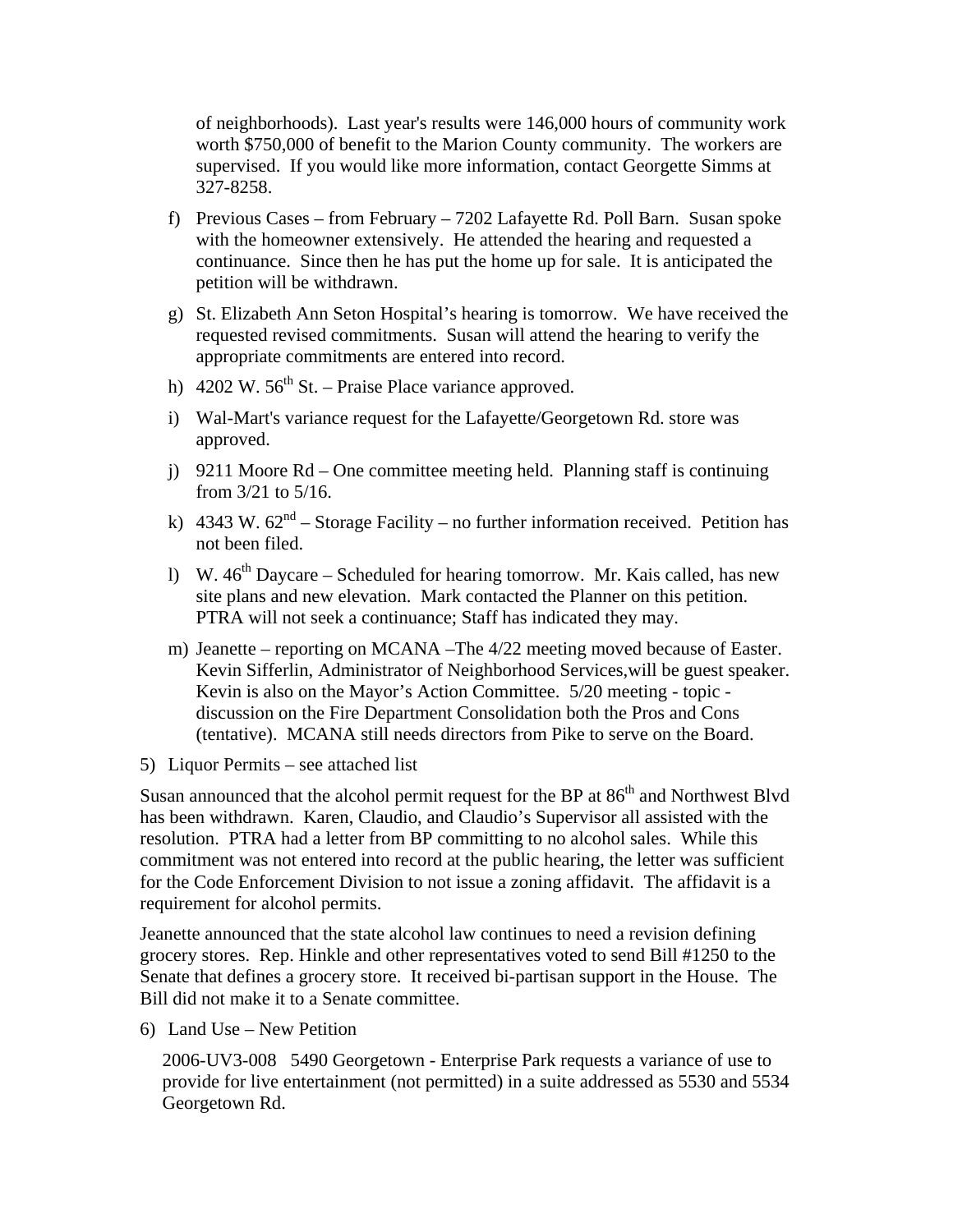Mitch Sever presented. The tenants leased under the impression they could have live entertainment. They have made many improvements. A wall has been erected that separates the Bar from the Restaurant. Also sound absorbency material has been added on the west walls; front windows have been visually screened. Willing to commit to employing security for the parking lot from 9pm – to 1 hour past closing. They will limit the variance to current occupant.

Clint asked about the fire codes. They said they are in compliance. They are planning a 20x20 sq ft dance floor, DJ and Live Band, 9pm – 3am on Friday and Saturday. Per Councilor Bowes – even after they were told no live music, they did it at least one more time. This is a sub-lease – current zoning violations, those run with the property not the lessee. Petitioner is owner of property (entire strip center). The

Comprehensive Plan recommends C-3 zoning, neighborhood services. Staff has not filed a report to date.

The problems are being passed along from one tenant to the next. The owner needs to address problems before the negative impact escalates.

Don moves to Oppose, Paul seconds. Motion carries unanimously.

2) 2006-UV2-009 4751 Century Plaza Rd. Healing Streams Word and Worship Center requests a variance of use to legally establish a religious use (not permitted). Current zoning is C-4. Presenter is Paul Bateman. Former Loews Theatre site.

Healing Streams has been a tenant in the building up until 12/30/05 when Sid Eskenaza (sp) deeded the building to them. The Kingdom Center takes its mission from Isaiah 61. Good information to transform peoples lives. Transforming people = revitalization zone to be an asset to the community in the Lafayette Area Creed Zone. The Kingdom Center will house a Worship Center, Community Development Center, skill development programs, employment assistance, Latino & Family Outreach, Learning Center with computers and library, offer camps, holy ground ministries for drug and alcohol rehabilitation, and Upon This Rock Productions. They are currently offering food and clothing services. Clint, as a close property owner, indicates this request is probably the best use for the building. He moves we support the request as long as the petition remains as a variance and not a rezone. The Lafayette Square Area Coalition requests the variance apply only to the church. Healing Streams agrees.

Clint moves to support with commitments, Betsy seconds. Motion carries unanimously.

3) 2006-DV2-010 4100 Moller Rd. Jack and Sara Gambs request a variance of development standards to provide for construction of a pole barn. PTRA continued to 5/16 - will hear in May.

4.) 2006-APP-044 7001 W.  $56<sup>th</sup>$  St. Indianapolis Colts, Inc. requests PK-II approval to provide for construction of an addition to the Colts training complex. Presenter is Steve Granner and Nick Davis. PK-II classification requires any additions, remodels, changes, go through a new petition process. Susan inquired if the city remains the owner of the land? Do the Colts still have tax-abatement on this property? Granner and Davis did not know. They showed us the improvements to the front elevation and where the additional training spaces are proposed.